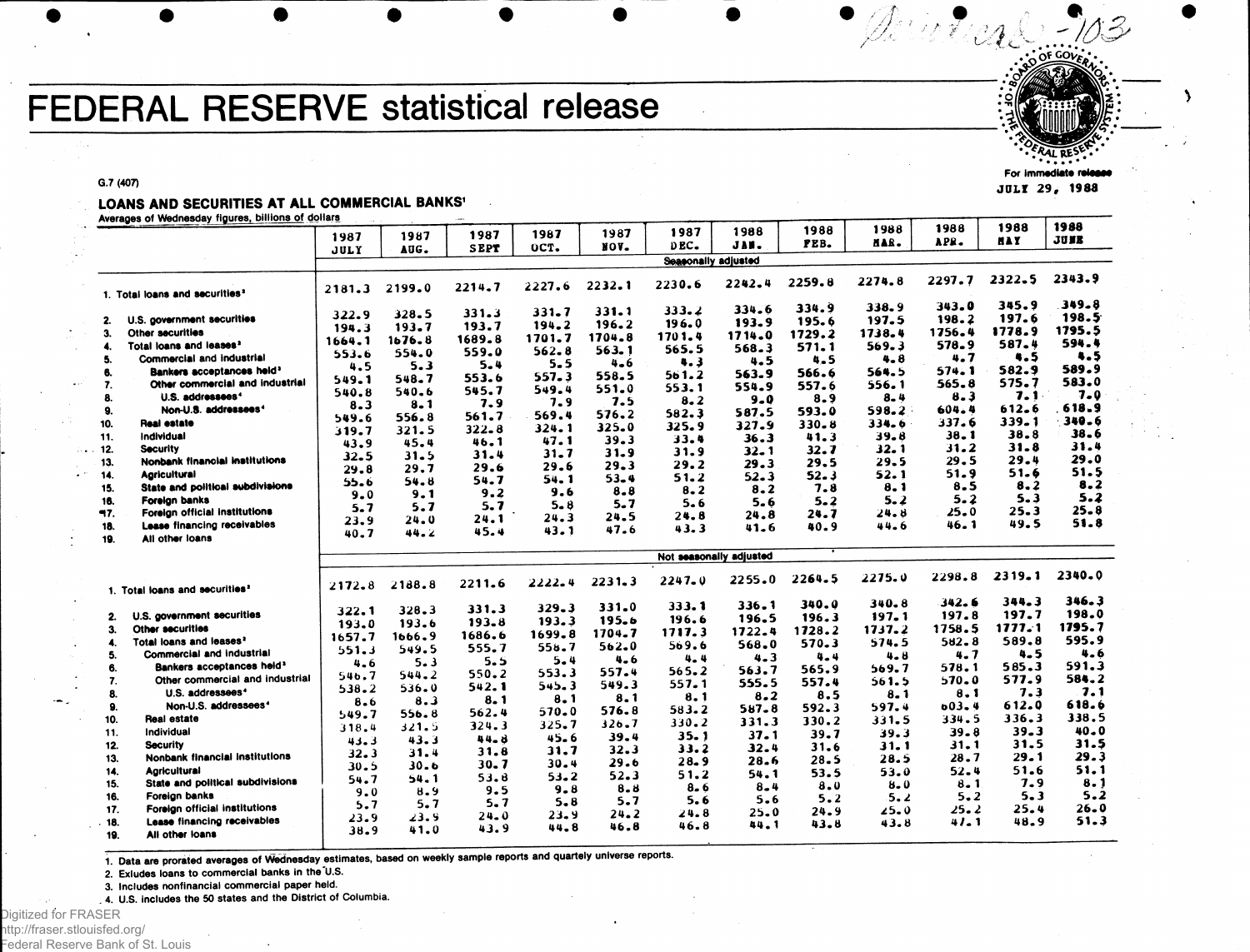#### G.7 (407)A

# LOANS AND SECURITIES AT DOMESTICALLY CHARTERED COMMERCIAL BANKS

|                                 | 计自动数据程序 的复数形式<br>一切工资化的 壁覆脚状的现在分词 为 医线形 不对的法接触                                                                                                                                                                                                                                                                                                                                                                                                                                                                                                                                                                                                                                                                                                                                 |                                                                                                                                                                                                                                                                                                             |                                                                                                                                                                                                                                                             |                                                                                                                                                                                                                                                                              |                                                                                                                                                                                                                       |                                                                                                                                                                                                                                                                                                                     |                                                                                                                                                                                                                                                                      |                                                                                                                                                                                                                                                                                                     |                                                                                                                                                                                                                                                                                 |                                                                                                                                                                                                                                                              |                                                                                                                                                                                                                                                  |                                                                                                                                                                                                                               |
|---------------------------------|--------------------------------------------------------------------------------------------------------------------------------------------------------------------------------------------------------------------------------------------------------------------------------------------------------------------------------------------------------------------------------------------------------------------------------------------------------------------------------------------------------------------------------------------------------------------------------------------------------------------------------------------------------------------------------------------------------------------------------------------------------------------------------|-------------------------------------------------------------------------------------------------------------------------------------------------------------------------------------------------------------------------------------------------------------------------------------------------------------|-------------------------------------------------------------------------------------------------------------------------------------------------------------------------------------------------------------------------------------------------------------|------------------------------------------------------------------------------------------------------------------------------------------------------------------------------------------------------------------------------------------------------------------------------|-----------------------------------------------------------------------------------------------------------------------------------------------------------------------------------------------------------------------|---------------------------------------------------------------------------------------------------------------------------------------------------------------------------------------------------------------------------------------------------------------------------------------------------------------------|----------------------------------------------------------------------------------------------------------------------------------------------------------------------------------------------------------------------------------------------------------------------|-----------------------------------------------------------------------------------------------------------------------------------------------------------------------------------------------------------------------------------------------------------------------------------------------------|---------------------------------------------------------------------------------------------------------------------------------------------------------------------------------------------------------------------------------------------------------------------------------|--------------------------------------------------------------------------------------------------------------------------------------------------------------------------------------------------------------------------------------------------------------|--------------------------------------------------------------------------------------------------------------------------------------------------------------------------------------------------------------------------------------------------|-------------------------------------------------------------------------------------------------------------------------------------------------------------------------------------------------------------------------------|
|                                 | 1987                                                                                                                                                                                                                                                                                                                                                                                                                                                                                                                                                                                                                                                                                                                                                                           | 1987                                                                                                                                                                                                                                                                                                        | 1987                                                                                                                                                                                                                                                        | 1987                                                                                                                                                                                                                                                                         | 1987                                                                                                                                                                                                                  | 1987                                                                                                                                                                                                                                                                                                                | 1988                                                                                                                                                                                                                                                                 | 1988                                                                                                                                                                                                                                                                                                | 1988<br>aar.                                                                                                                                                                                                                                                                    | 1988<br>155.                                                                                                                                                                                                                                                 | 1988<br><b>BAY</b>                                                                                                                                                                                                                               | 1988<br>JUNE                                                                                                                                                                                                                  |
|                                 |                                                                                                                                                                                                                                                                                                                                                                                                                                                                                                                                                                                                                                                                                                                                                                                |                                                                                                                                                                                                                                                                                                             |                                                                                                                                                                                                                                                             |                                                                                                                                                                                                                                                                              |                                                                                                                                                                                                                       |                                                                                                                                                                                                                                                                                                                     |                                                                                                                                                                                                                                                                      |                                                                                                                                                                                                                                                                                                     |                                                                                                                                                                                                                                                                                 |                                                                                                                                                                                                                                                              |                                                                                                                                                                                                                                                  |                                                                                                                                                                                                                               |
|                                 |                                                                                                                                                                                                                                                                                                                                                                                                                                                                                                                                                                                                                                                                                                                                                                                |                                                                                                                                                                                                                                                                                                             |                                                                                                                                                                                                                                                             |                                                                                                                                                                                                                                                                              |                                                                                                                                                                                                                       |                                                                                                                                                                                                                                                                                                                     |                                                                                                                                                                                                                                                                      |                                                                                                                                                                                                                                                                                                     |                                                                                                                                                                                                                                                                                 |                                                                                                                                                                                                                                                              |                                                                                                                                                                                                                                                  | 2172.9                                                                                                                                                                                                                        |
|                                 |                                                                                                                                                                                                                                                                                                                                                                                                                                                                                                                                                                                                                                                                                                                                                                                |                                                                                                                                                                                                                                                                                                             |                                                                                                                                                                                                                                                             |                                                                                                                                                                                                                                                                              |                                                                                                                                                                                                                       |                                                                                                                                                                                                                                                                                                                     |                                                                                                                                                                                                                                                                      |                                                                                                                                                                                                                                                                                                     |                                                                                                                                                                                                                                                                                 |                                                                                                                                                                                                                                                              |                                                                                                                                                                                                                                                  |                                                                                                                                                                                                                               |
|                                 | 312.5                                                                                                                                                                                                                                                                                                                                                                                                                                                                                                                                                                                                                                                                                                                                                                          | 317.4                                                                                                                                                                                                                                                                                                       | 319.7                                                                                                                                                                                                                                                       | 320.7                                                                                                                                                                                                                                                                        | 319.6                                                                                                                                                                                                                 | 322.3                                                                                                                                                                                                                                                                                                               | 323.8                                                                                                                                                                                                                                                                | 324.0                                                                                                                                                                                                                                                                                               |                                                                                                                                                                                                                                                                                 | 331.8                                                                                                                                                                                                                                                        |                                                                                                                                                                                                                                                  | 337.8                                                                                                                                                                                                                         |
|                                 | 179.6                                                                                                                                                                                                                                                                                                                                                                                                                                                                                                                                                                                                                                                                                                                                                                          | 179.1                                                                                                                                                                                                                                                                                                       | 179.6                                                                                                                                                                                                                                                       | 179.8                                                                                                                                                                                                                                                                        | 181.7                                                                                                                                                                                                                 | 181.0                                                                                                                                                                                                                                                                                                               |                                                                                                                                                                                                                                                                      |                                                                                                                                                                                                                                                                                                     |                                                                                                                                                                                                                                                                                 |                                                                                                                                                                                                                                                              |                                                                                                                                                                                                                                                  | 182.9                                                                                                                                                                                                                         |
|                                 |                                                                                                                                                                                                                                                                                                                                                                                                                                                                                                                                                                                                                                                                                                                                                                                |                                                                                                                                                                                                                                                                                                             | 1571.7                                                                                                                                                                                                                                                      | 1581.6                                                                                                                                                                                                                                                                       | 1584.4                                                                                                                                                                                                                |                                                                                                                                                                                                                                                                                                                     |                                                                                                                                                                                                                                                                      |                                                                                                                                                                                                                                                                                                     |                                                                                                                                                                                                                                                                                 |                                                                                                                                                                                                                                                              |                                                                                                                                                                                                                                                  | 1652.1                                                                                                                                                                                                                        |
|                                 |                                                                                                                                                                                                                                                                                                                                                                                                                                                                                                                                                                                                                                                                                                                                                                                |                                                                                                                                                                                                                                                                                                             |                                                                                                                                                                                                                                                             | 473.1                                                                                                                                                                                                                                                                        | 474.0                                                                                                                                                                                                                 | 474.0                                                                                                                                                                                                                                                                                                               |                                                                                                                                                                                                                                                                      |                                                                                                                                                                                                                                                                                                     |                                                                                                                                                                                                                                                                                 |                                                                                                                                                                                                                                                              |                                                                                                                                                                                                                                                  | 489.2                                                                                                                                                                                                                         |
|                                 |                                                                                                                                                                                                                                                                                                                                                                                                                                                                                                                                                                                                                                                                                                                                                                                |                                                                                                                                                                                                                                                                                                             |                                                                                                                                                                                                                                                             |                                                                                                                                                                                                                                                                              | 2.2                                                                                                                                                                                                                   | 2.0                                                                                                                                                                                                                                                                                                                 | 2.1                                                                                                                                                                                                                                                                  | 2. 1                                                                                                                                                                                                                                                                                                |                                                                                                                                                                                                                                                                                 |                                                                                                                                                                                                                                                              |                                                                                                                                                                                                                                                  | 2.0                                                                                                                                                                                                                           |
|                                 |                                                                                                                                                                                                                                                                                                                                                                                                                                                                                                                                                                                                                                                                                                                                                                                |                                                                                                                                                                                                                                                                                                             |                                                                                                                                                                                                                                                             |                                                                                                                                                                                                                                                                              |                                                                                                                                                                                                                       |                                                                                                                                                                                                                                                                                                                     | 473.1                                                                                                                                                                                                                                                                | 474.1                                                                                                                                                                                                                                                                                               |                                                                                                                                                                                                                                                                                 |                                                                                                                                                                                                                                                              |                                                                                                                                                                                                                                                  | 487.1                                                                                                                                                                                                                         |
| Other commercial and industrial |                                                                                                                                                                                                                                                                                                                                                                                                                                                                                                                                                                                                                                                                                                                                                                                |                                                                                                                                                                                                                                                                                                             |                                                                                                                                                                                                                                                             |                                                                                                                                                                                                                                                                              |                                                                                                                                                                                                                       |                                                                                                                                                                                                                                                                                                                     |                                                                                                                                                                                                                                                                      | 471.3                                                                                                                                                                                                                                                                                               |                                                                                                                                                                                                                                                                                 | 477.5                                                                                                                                                                                                                                                        | 481.1                                                                                                                                                                                                                                            | 484.2                                                                                                                                                                                                                         |
| U.S. addressees                 |                                                                                                                                                                                                                                                                                                                                                                                                                                                                                                                                                                                                                                                                                                                                                                                |                                                                                                                                                                                                                                                                                                             |                                                                                                                                                                                                                                                             |                                                                                                                                                                                                                                                                              |                                                                                                                                                                                                                       |                                                                                                                                                                                                                                                                                                                     |                                                                                                                                                                                                                                                                      |                                                                                                                                                                                                                                                                                                     | 2.8                                                                                                                                                                                                                                                                             | $2 - 8$                                                                                                                                                                                                                                                      | 2.8                                                                                                                                                                                                                                              | 3.0                                                                                                                                                                                                                           |
| Non-U.S. addressees             |                                                                                                                                                                                                                                                                                                                                                                                                                                                                                                                                                                                                                                                                                                                                                                                |                                                                                                                                                                                                                                                                                                             |                                                                                                                                                                                                                                                             |                                                                                                                                                                                                                                                                              |                                                                                                                                                                                                                       |                                                                                                                                                                                                                                                                                                                     |                                                                                                                                                                                                                                                                      |                                                                                                                                                                                                                                                                                                     | 585.6                                                                                                                                                                                                                                                                           | 591.4                                                                                                                                                                                                                                                        | 599.2                                                                                                                                                                                                                                            | 605.3                                                                                                                                                                                                                         |
| Real estate                     |                                                                                                                                                                                                                                                                                                                                                                                                                                                                                                                                                                                                                                                                                                                                                                                |                                                                                                                                                                                                                                                                                                             |                                                                                                                                                                                                                                                             |                                                                                                                                                                                                                                                                              |                                                                                                                                                                                                                       |                                                                                                                                                                                                                                                                                                                     |                                                                                                                                                                                                                                                                      |                                                                                                                                                                                                                                                                                                     |                                                                                                                                                                                                                                                                                 |                                                                                                                                                                                                                                                              | 338.8                                                                                                                                                                                                                                            | 340.3                                                                                                                                                                                                                         |
|                                 |                                                                                                                                                                                                                                                                                                                                                                                                                                                                                                                                                                                                                                                                                                                                                                                |                                                                                                                                                                                                                                                                                                             |                                                                                                                                                                                                                                                             |                                                                                                                                                                                                                                                                              |                                                                                                                                                                                                                       |                                                                                                                                                                                                                                                                                                                     |                                                                                                                                                                                                                                                                      |                                                                                                                                                                                                                                                                                                     |                                                                                                                                                                                                                                                                                 |                                                                                                                                                                                                                                                              |                                                                                                                                                                                                                                                  | 36.3                                                                                                                                                                                                                          |
|                                 |                                                                                                                                                                                                                                                                                                                                                                                                                                                                                                                                                                                                                                                                                                                                                                                |                                                                                                                                                                                                                                                                                                             |                                                                                                                                                                                                                                                             |                                                                                                                                                                                                                                                                              |                                                                                                                                                                                                                       |                                                                                                                                                                                                                                                                                                                     |                                                                                                                                                                                                                                                                      |                                                                                                                                                                                                                                                                                                     |                                                                                                                                                                                                                                                                                 |                                                                                                                                                                                                                                                              |                                                                                                                                                                                                                                                  | 26.4                                                                                                                                                                                                                          |
|                                 |                                                                                                                                                                                                                                                                                                                                                                                                                                                                                                                                                                                                                                                                                                                                                                                |                                                                                                                                                                                                                                                                                                             |                                                                                                                                                                                                                                                             |                                                                                                                                                                                                                                                                              |                                                                                                                                                                                                                       |                                                                                                                                                                                                                                                                                                                     |                                                                                                                                                                                                                                                                      |                                                                                                                                                                                                                                                                                                     |                                                                                                                                                                                                                                                                                 |                                                                                                                                                                                                                                                              |                                                                                                                                                                                                                                                  | 29.0                                                                                                                                                                                                                          |
|                                 |                                                                                                                                                                                                                                                                                                                                                                                                                                                                                                                                                                                                                                                                                                                                                                                |                                                                                                                                                                                                                                                                                                             |                                                                                                                                                                                                                                                             |                                                                                                                                                                                                                                                                              |                                                                                                                                                                                                                       |                                                                                                                                                                                                                                                                                                                     |                                                                                                                                                                                                                                                                      |                                                                                                                                                                                                                                                                                                     |                                                                                                                                                                                                                                                                                 |                                                                                                                                                                                                                                                              |                                                                                                                                                                                                                                                  | 51.5                                                                                                                                                                                                                          |
|                                 | 55.6                                                                                                                                                                                                                                                                                                                                                                                                                                                                                                                                                                                                                                                                                                                                                                           |                                                                                                                                                                                                                                                                                                             |                                                                                                                                                                                                                                                             |                                                                                                                                                                                                                                                                              |                                                                                                                                                                                                                       |                                                                                                                                                                                                                                                                                                                     |                                                                                                                                                                                                                                                                      |                                                                                                                                                                                                                                                                                                     |                                                                                                                                                                                                                                                                                 |                                                                                                                                                                                                                                                              |                                                                                                                                                                                                                                                  | 4.2                                                                                                                                                                                                                           |
|                                 | 5.1                                                                                                                                                                                                                                                                                                                                                                                                                                                                                                                                                                                                                                                                                                                                                                            | $5 - 2$                                                                                                                                                                                                                                                                                                     |                                                                                                                                                                                                                                                             |                                                                                                                                                                                                                                                                              |                                                                                                                                                                                                                       |                                                                                                                                                                                                                                                                                                                     |                                                                                                                                                                                                                                                                      |                                                                                                                                                                                                                                                                                                     |                                                                                                                                                                                                                                                                                 |                                                                                                                                                                                                                                                              |                                                                                                                                                                                                                                                  | 2.2                                                                                                                                                                                                                           |
|                                 | 3.3                                                                                                                                                                                                                                                                                                                                                                                                                                                                                                                                                                                                                                                                                                                                                                            | 3.2                                                                                                                                                                                                                                                                                                         | 3.1                                                                                                                                                                                                                                                         | 3.2                                                                                                                                                                                                                                                                          |                                                                                                                                                                                                                       |                                                                                                                                                                                                                                                                                                                     |                                                                                                                                                                                                                                                                      |                                                                                                                                                                                                                                                                                                     |                                                                                                                                                                                                                                                                                 |                                                                                                                                                                                                                                                              |                                                                                                                                                                                                                                                  |                                                                                                                                                                                                                               |
|                                 |                                                                                                                                                                                                                                                                                                                                                                                                                                                                                                                                                                                                                                                                                                                                                                                | 24.0                                                                                                                                                                                                                                                                                                        | 24. 1                                                                                                                                                                                                                                                       | 24.3                                                                                                                                                                                                                                                                         |                                                                                                                                                                                                                       |                                                                                                                                                                                                                                                                                                                     |                                                                                                                                                                                                                                                                      |                                                                                                                                                                                                                                                                                                     |                                                                                                                                                                                                                                                                                 |                                                                                                                                                                                                                                                              |                                                                                                                                                                                                                                                  | 25.8                                                                                                                                                                                                                          |
|                                 |                                                                                                                                                                                                                                                                                                                                                                                                                                                                                                                                                                                                                                                                                                                                                                                |                                                                                                                                                                                                                                                                                                             | 40. 1                                                                                                                                                                                                                                                       | 37.6                                                                                                                                                                                                                                                                         | 40.9                                                                                                                                                                                                                  | 37.6                                                                                                                                                                                                                                                                                                                |                                                                                                                                                                                                                                                                      |                                                                                                                                                                                                                                                                                                     |                                                                                                                                                                                                                                                                                 |                                                                                                                                                                                                                                                              |                                                                                                                                                                                                                                                  | 41.8                                                                                                                                                                                                                          |
|                                 |                                                                                                                                                                                                                                                                                                                                                                                                                                                                                                                                                                                                                                                                                                                                                                                |                                                                                                                                                                                                                                                                                                             |                                                                                                                                                                                                                                                             |                                                                                                                                                                                                                                                                              |                                                                                                                                                                                                                       |                                                                                                                                                                                                                                                                                                                     |                                                                                                                                                                                                                                                                      |                                                                                                                                                                                                                                                                                                     |                                                                                                                                                                                                                                                                                 |                                                                                                                                                                                                                                                              |                                                                                                                                                                                                                                                  |                                                                                                                                                                                                                               |
|                                 | Not seasonally adjusted                                                                                                                                                                                                                                                                                                                                                                                                                                                                                                                                                                                                                                                                                                                                                        |                                                                                                                                                                                                                                                                                                             |                                                                                                                                                                                                                                                             |                                                                                                                                                                                                                                                                              |                                                                                                                                                                                                                       |                                                                                                                                                                                                                                                                                                                     |                                                                                                                                                                                                                                                                      |                                                                                                                                                                                                                                                                                                     |                                                                                                                                                                                                                                                                                 |                                                                                                                                                                                                                                                              |                                                                                                                                                                                                                                                  |                                                                                                                                                                                                                               |
|                                 | 2039.0                                                                                                                                                                                                                                                                                                                                                                                                                                                                                                                                                                                                                                                                                                                                                                         | 2051.7                                                                                                                                                                                                                                                                                                      | 2067.3                                                                                                                                                                                                                                                      | 2077.9                                                                                                                                                                                                                                                                       | 2084.8                                                                                                                                                                                                                | 2094.7                                                                                                                                                                                                                                                                                                              | 2100.4                                                                                                                                                                                                                                                               | 2107.4                                                                                                                                                                                                                                                                                              |                                                                                                                                                                                                                                                                                 |                                                                                                                                                                                                                                                              |                                                                                                                                                                                                                                                  | 2170.3                                                                                                                                                                                                                        |
|                                 |                                                                                                                                                                                                                                                                                                                                                                                                                                                                                                                                                                                                                                                                                                                                                                                |                                                                                                                                                                                                                                                                                                             |                                                                                                                                                                                                                                                             |                                                                                                                                                                                                                                                                              |                                                                                                                                                                                                                       |                                                                                                                                                                                                                                                                                                                     | 324.9                                                                                                                                                                                                                                                                | 328.4                                                                                                                                                                                                                                                                                               | 328.9                                                                                                                                                                                                                                                                           | 331.1                                                                                                                                                                                                                                                        | 332.3                                                                                                                                                                                                                                            | 334.3                                                                                                                                                                                                                         |
| U.S. government securities      |                                                                                                                                                                                                                                                                                                                                                                                                                                                                                                                                                                                                                                                                                                                                                                                |                                                                                                                                                                                                                                                                                                             |                                                                                                                                                                                                                                                             |                                                                                                                                                                                                                                                                              |                                                                                                                                                                                                                       |                                                                                                                                                                                                                                                                                                                     |                                                                                                                                                                                                                                                                      | 180.0                                                                                                                                                                                                                                                                                               | 180.7                                                                                                                                                                                                                                                                           | 182.0                                                                                                                                                                                                                                                        | 182.6                                                                                                                                                                                                                                            | 182.8                                                                                                                                                                                                                         |
|                                 |                                                                                                                                                                                                                                                                                                                                                                                                                                                                                                                                                                                                                                                                                                                                                                                |                                                                                                                                                                                                                                                                                                             |                                                                                                                                                                                                                                                             |                                                                                                                                                                                                                                                                              |                                                                                                                                                                                                                       |                                                                                                                                                                                                                                                                                                                     |                                                                                                                                                                                                                                                                      |                                                                                                                                                                                                                                                                                                     |                                                                                                                                                                                                                                                                                 |                                                                                                                                                                                                                                                              | 1640.6                                                                                                                                                                                                                                           | 1653.3                                                                                                                                                                                                                        |
|                                 |                                                                                                                                                                                                                                                                                                                                                                                                                                                                                                                                                                                                                                                                                                                                                                                |                                                                                                                                                                                                                                                                                                             |                                                                                                                                                                                                                                                             |                                                                                                                                                                                                                                                                              |                                                                                                                                                                                                                       |                                                                                                                                                                                                                                                                                                                     |                                                                                                                                                                                                                                                                      |                                                                                                                                                                                                                                                                                                     |                                                                                                                                                                                                                                                                                 |                                                                                                                                                                                                                                                              | 489.8                                                                                                                                                                                                                                            | 491.3                                                                                                                                                                                                                         |
| Commercial and industrial       |                                                                                                                                                                                                                                                                                                                                                                                                                                                                                                                                                                                                                                                                                                                                                                                |                                                                                                                                                                                                                                                                                                             |                                                                                                                                                                                                                                                             |                                                                                                                                                                                                                                                                              |                                                                                                                                                                                                                       |                                                                                                                                                                                                                                                                                                                     |                                                                                                                                                                                                                                                                      |                                                                                                                                                                                                                                                                                                     |                                                                                                                                                                                                                                                                                 |                                                                                                                                                                                                                                                              |                                                                                                                                                                                                                                                  | 2.1                                                                                                                                                                                                                           |
|                                 |                                                                                                                                                                                                                                                                                                                                                                                                                                                                                                                                                                                                                                                                                                                                                                                |                                                                                                                                                                                                                                                                                                             |                                                                                                                                                                                                                                                             |                                                                                                                                                                                                                                                                              |                                                                                                                                                                                                                       |                                                                                                                                                                                                                                                                                                                     |                                                                                                                                                                                                                                                                      |                                                                                                                                                                                                                                                                                                     |                                                                                                                                                                                                                                                                                 |                                                                                                                                                                                                                                                              |                                                                                                                                                                                                                                                  | 489.1                                                                                                                                                                                                                         |
|                                 |                                                                                                                                                                                                                                                                                                                                                                                                                                                                                                                                                                                                                                                                                                                                                                                |                                                                                                                                                                                                                                                                                                             |                                                                                                                                                                                                                                                             |                                                                                                                                                                                                                                                                              |                                                                                                                                                                                                                       |                                                                                                                                                                                                                                                                                                                     |                                                                                                                                                                                                                                                                      |                                                                                                                                                                                                                                                                                                     |                                                                                                                                                                                                                                                                                 |                                                                                                                                                                                                                                                              |                                                                                                                                                                                                                                                  | 486.6                                                                                                                                                                                                                         |
|                                 |                                                                                                                                                                                                                                                                                                                                                                                                                                                                                                                                                                                                                                                                                                                                                                                |                                                                                                                                                                                                                                                                                                             |                                                                                                                                                                                                                                                             |                                                                                                                                                                                                                                                                              |                                                                                                                                                                                                                       |                                                                                                                                                                                                                                                                                                                     |                                                                                                                                                                                                                                                                      |                                                                                                                                                                                                                                                                                                     |                                                                                                                                                                                                                                                                                 |                                                                                                                                                                                                                                                              |                                                                                                                                                                                                                                                  | 2.6                                                                                                                                                                                                                           |
|                                 | 2.9                                                                                                                                                                                                                                                                                                                                                                                                                                                                                                                                                                                                                                                                                                                                                                            |                                                                                                                                                                                                                                                                                                             |                                                                                                                                                                                                                                                             |                                                                                                                                                                                                                                                                              |                                                                                                                                                                                                                       |                                                                                                                                                                                                                                                                                                                     |                                                                                                                                                                                                                                                                      |                                                                                                                                                                                                                                                                                                     |                                                                                                                                                                                                                                                                                 |                                                                                                                                                                                                                                                              |                                                                                                                                                                                                                                                  | 605.1                                                                                                                                                                                                                         |
|                                 |                                                                                                                                                                                                                                                                                                                                                                                                                                                                                                                                                                                                                                                                                                                                                                                |                                                                                                                                                                                                                                                                                                             |                                                                                                                                                                                                                                                             |                                                                                                                                                                                                                                                                              |                                                                                                                                                                                                                       |                                                                                                                                                                                                                                                                                                                     |                                                                                                                                                                                                                                                                      |                                                                                                                                                                                                                                                                                                     |                                                                                                                                                                                                                                                                                 |                                                                                                                                                                                                                                                              |                                                                                                                                                                                                                                                  | 338.2                                                                                                                                                                                                                         |
|                                 | 318.0                                                                                                                                                                                                                                                                                                                                                                                                                                                                                                                                                                                                                                                                                                                                                                          | 321.2                                                                                                                                                                                                                                                                                                       |                                                                                                                                                                                                                                                             |                                                                                                                                                                                                                                                                              |                                                                                                                                                                                                                       |                                                                                                                                                                                                                                                                                                                     |                                                                                                                                                                                                                                                                      |                                                                                                                                                                                                                                                                                                     |                                                                                                                                                                                                                                                                                 |                                                                                                                                                                                                                                                              |                                                                                                                                                                                                                                                  | 37.8                                                                                                                                                                                                                          |
|                                 | 40.7                                                                                                                                                                                                                                                                                                                                                                                                                                                                                                                                                                                                                                                                                                                                                                           | 40.7                                                                                                                                                                                                                                                                                                        | 41.7                                                                                                                                                                                                                                                        | 43.0                                                                                                                                                                                                                                                                         |                                                                                                                                                                                                                       |                                                                                                                                                                                                                                                                                                                     |                                                                                                                                                                                                                                                                      |                                                                                                                                                                                                                                                                                                     |                                                                                                                                                                                                                                                                                 |                                                                                                                                                                                                                                                              |                                                                                                                                                                                                                                                  |                                                                                                                                                                                                                               |
|                                 | 27.4                                                                                                                                                                                                                                                                                                                                                                                                                                                                                                                                                                                                                                                                                                                                                                           | 26.6                                                                                                                                                                                                                                                                                                        | 26.6                                                                                                                                                                                                                                                        | 26.5                                                                                                                                                                                                                                                                         | 27.1                                                                                                                                                                                                                  |                                                                                                                                                                                                                                                                                                                     |                                                                                                                                                                                                                                                                      |                                                                                                                                                                                                                                                                                                     |                                                                                                                                                                                                                                                                                 |                                                                                                                                                                                                                                                              |                                                                                                                                                                                                                                                  | 26.6                                                                                                                                                                                                                          |
|                                 |                                                                                                                                                                                                                                                                                                                                                                                                                                                                                                                                                                                                                                                                                                                                                                                |                                                                                                                                                                                                                                                                                                             |                                                                                                                                                                                                                                                             | 30.4                                                                                                                                                                                                                                                                         | 29.6                                                                                                                                                                                                                  |                                                                                                                                                                                                                                                                                                                     |                                                                                                                                                                                                                                                                      |                                                                                                                                                                                                                                                                                                     |                                                                                                                                                                                                                                                                                 |                                                                                                                                                                                                                                                              |                                                                                                                                                                                                                                                  | 29.3                                                                                                                                                                                                                          |
| Aaricultural                    |                                                                                                                                                                                                                                                                                                                                                                                                                                                                                                                                                                                                                                                                                                                                                                                |                                                                                                                                                                                                                                                                                                             |                                                                                                                                                                                                                                                             | 53.2                                                                                                                                                                                                                                                                         | 52.3                                                                                                                                                                                                                  | 51.2                                                                                                                                                                                                                                                                                                                | 54.1                                                                                                                                                                                                                                                                 | 53.5                                                                                                                                                                                                                                                                                                |                                                                                                                                                                                                                                                                                 |                                                                                                                                                                                                                                                              |                                                                                                                                                                                                                                                  | 51.1                                                                                                                                                                                                                          |
|                                 |                                                                                                                                                                                                                                                                                                                                                                                                                                                                                                                                                                                                                                                                                                                                                                                |                                                                                                                                                                                                                                                                                                             |                                                                                                                                                                                                                                                             | 5.5                                                                                                                                                                                                                                                                          | 5.0                                                                                                                                                                                                                   | 4.6                                                                                                                                                                                                                                                                                                                 | 4.8                                                                                                                                                                                                                                                                  | 4.3                                                                                                                                                                                                                                                                                                 | 4.0                                                                                                                                                                                                                                                                             | 4.2                                                                                                                                                                                                                                                          |                                                                                                                                                                                                                                                  | 4.2                                                                                                                                                                                                                           |
| Foreign banks                   |                                                                                                                                                                                                                                                                                                                                                                                                                                                                                                                                                                                                                                                                                                                                                                                |                                                                                                                                                                                                                                                                                                             |                                                                                                                                                                                                                                                             |                                                                                                                                                                                                                                                                              |                                                                                                                                                                                                                       |                                                                                                                                                                                                                                                                                                                     | 2.7                                                                                                                                                                                                                                                                  | 2.6                                                                                                                                                                                                                                                                                                 | 2.5                                                                                                                                                                                                                                                                             | 2.4                                                                                                                                                                                                                                                          | 2.3                                                                                                                                                                                                                                              | 2.2                                                                                                                                                                                                                           |
| Foreign official institutions   |                                                                                                                                                                                                                                                                                                                                                                                                                                                                                                                                                                                                                                                                                                                                                                                |                                                                                                                                                                                                                                                                                                             |                                                                                                                                                                                                                                                             |                                                                                                                                                                                                                                                                              |                                                                                                                                                                                                                       |                                                                                                                                                                                                                                                                                                                     |                                                                                                                                                                                                                                                                      |                                                                                                                                                                                                                                                                                                     | 25.0                                                                                                                                                                                                                                                                            | 25.2                                                                                                                                                                                                                                                         | 25.4                                                                                                                                                                                                                                             | 26.0                                                                                                                                                                                                                          |
| Lease financing receivables     |                                                                                                                                                                                                                                                                                                                                                                                                                                                                                                                                                                                                                                                                                                                                                                                |                                                                                                                                                                                                                                                                                                             |                                                                                                                                                                                                                                                             |                                                                                                                                                                                                                                                                              |                                                                                                                                                                                                                       |                                                                                                                                                                                                                                                                                                                     |                                                                                                                                                                                                                                                                      |                                                                                                                                                                                                                                                                                                     | 35.9                                                                                                                                                                                                                                                                            | 38. 1                                                                                                                                                                                                                                                        | 39.7                                                                                                                                                                                                                                             | 41.5                                                                                                                                                                                                                          |
| All other loans                 |                                                                                                                                                                                                                                                                                                                                                                                                                                                                                                                                                                                                                                                                                                                                                                                |                                                                                                                                                                                                                                                                                                             |                                                                                                                                                                                                                                                             |                                                                                                                                                                                                                                                                              |                                                                                                                                                                                                                       |                                                                                                                                                                                                                                                                                                                     |                                                                                                                                                                                                                                                                      |                                                                                                                                                                                                                                                                                                     |                                                                                                                                                                                                                                                                                 |                                                                                                                                                                                                                                                              |                                                                                                                                                                                                                                                  |                                                                                                                                                                                                                               |
|                                 | 1. Total loans and securities<br>U.S. government securities<br>Other securities<br>Total loans and leases<br>Commercial and industrial<br>Bankers acceptances held<br>individual<br><b>Security</b><br><b>Nonbank financial institutions</b><br><b>Agricultural</b><br>State and political subdivisions<br>Foreign banks<br>Foreign official institutions<br>Lease financing receivables<br>All other loans<br>1. Total loans and securities<br>Other securities<br>Total loans and leases<br>Bankers acceptances held <sup>3</sup><br>Other commercial and industrial<br>U.S. addressees <sup>4</sup><br>Non-U.S. addressees <sup>4</sup><br><b>Real estate</b><br>Individual<br><b>Security</b><br><b>Nonbank financial institutions</b><br>State and political subdivisions | Averages of Wednesday figures, billions of dollars<br>JULY<br>2044.9<br>1552.8<br>469.6<br>2.3<br>467.3<br>464.2<br>3.1<br>540.5<br>319.4<br>41.0<br>27.5<br>29.8<br>23.9<br>37.2<br>$312 - 3$<br>178.1<br>1548.6<br>468.7<br>2.3<br>466.4<br>463.5<br>540.5<br>30.5<br>54.7<br>5.1<br>د .د<br>23.9<br>35.9 | AUG.<br>2059.1<br>1562.5<br>468.2<br>2.4<br>465.8<br>462.6<br>3.2<br>547.3<br>321.2<br>42.5<br>26.5<br>29.7<br>54.8<br>40.1<br>317.9<br>178.8<br>1555.0<br>465.3<br>2.3<br>463.1<br>460.1<br>3.0<br>547.3<br>30.6<br>54.1<br>5.0<br>$3 - 2$<br>23.9<br>37.0 | <b>SEPT</b><br>2071.0<br>471.2<br>$2 - 3$<br>468.8<br>465.7<br>$3 - 1$<br>551.7<br>322.5<br>43.1<br>26.4<br>29.6<br>54.7<br>5.3<br>320.1<br>179.4<br>1567.8<br>467.3<br>$2 - 3$<br>$465 - 0$<br>462.1<br>2.9<br>552.5<br>324.0<br>30.7<br>53.8<br>5.3<br>3.1<br>24.0<br>38.9 | OCT.<br>2082.1<br>2.3<br>470.8<br>467.9<br>2.9<br>559.5<br>323.8<br>44.3<br>26.6<br>29.6<br>54.1<br>5.5<br>318.5<br>178.5<br>1580.9<br>469.8<br>2.3<br>467.5<br>464.5<br>3.0<br>560.1<br>325.4<br>3.2<br>23.9<br>39.9 | LOANS AND SECURITIES AT DOMESTICALLY CHARTERED COMMERCIAL BANKS<br>10V. .<br>2085.7<br>471.9<br>469.2<br>2.7<br>566.0<br>324.7<br>36.6<br>26.8<br>29.3<br>53.4<br>5.0<br>3.1<br>24.5<br>319.9<br>181.0<br>1583.8<br>$472 - 6$<br>$2 - 2$<br>470.3<br>467.4<br>2.9<br>566.6<br>326.4<br>36.9<br>3. 1<br>24.2<br>40.1 | DEC.<br>2082.8<br>1579.4<br>472.0<br>470.0<br>2.0<br>571.3<br>325.6<br>31.3<br>27.1<br>29.2<br>51.2<br>4.4<br>3.0<br>24.8<br>322.1<br>181.6<br>1591.0<br>476.0<br>2.1<br>473.9<br>470.9<br>$3 - 0$<br>572.2<br>329.9<br>32.4<br>27.8<br>28.9<br>3.0<br>24.8<br>40. 1 | JAN.<br><b>Seasonally adjusted</b><br>2089.6<br>177.6<br>1588.1<br>475.2<br>470.0<br>$3 - 1$<br>576.1<br>327.6<br>34.3<br>27.0<br>29.3<br>52.3<br>4.6<br>2.7<br>24.8<br>34.1<br>180.4<br>1595.1<br>474.2<br>2.1<br>472. 1<br>469.1<br>3.1<br>576.5<br>331.0<br>34.7<br>27.1<br>28.6<br>25.0<br>36.3 | $\sim 50\,\mathrm{keV}$<br>PEB.<br>2103.5<br>179.1<br>1600.3<br>476.2<br>2.9<br>580.6<br>330.4<br>38.8<br>26.9<br>29.5<br>52.3<br>4. 1<br>2.6<br>24.7<br>34.2<br>1599.0<br>475.8<br>2. 1<br>473.6<br>470.7<br>$3 - 0$<br>579.9<br>329.9<br>37.3<br>26.4<br>28.5<br>24.9<br>36.0 | 2118.5<br>327.7<br>181.0<br>1609.8<br>476.1<br>2.3<br>473.8<br>471.0<br>334.2<br>37.6<br>26.8<br>29.5<br>52.1<br>4.1<br>2.5<br>24. 8<br>36.6<br>2116.8<br>1607.2<br>479.2<br>2.4<br>476.8<br>474.2<br>2. 7<br>584.8<br>331.2<br>37.0<br>26.1<br>28.5<br>53.0 | 2138.0<br>181.9<br>1624.3<br>482.8<br>2.4<br>$480 - 3$<br>337.3<br>35.9<br>26.4<br>29.5<br>51.9<br>4.4<br>2.4<br>25.0<br>37.3<br>2139.1<br>1626.1<br>486.4<br>$2 - 3$<br>484.1<br>481.4<br>2.7<br>590.5<br>334.2<br>37.7<br>26.3<br>28.7<br>52.4 | 2156.9<br>334.1<br>182.3<br>1640.5<br>486.1<br>2. 1<br>483.9<br>36.7<br>26.7<br>29.4<br>51.6<br>4.2<br>2.3<br>25.3<br>40.2<br>2155.5<br>2.2<br>487.7<br>485.1<br>2.6<br>598.6<br>336.0<br>37.4<br>26.6<br>29.1<br>51.6<br>4.1 |

۰١

1. Data are prorated averages of Wednesday estimates for domestically chartered insured banks, based on weekly sample reports and quarterly universe reports.

2. Exiudes loans to commercial banks in the U.S.

3. Includes nonfinancial commercial paper held.

4. U.S. includes the 50 states and the District of Columbia.

Digitized for FRASER<br>http://fraser.stlouisfed.org/<br>Federal Reserve Bank of St. Rouis